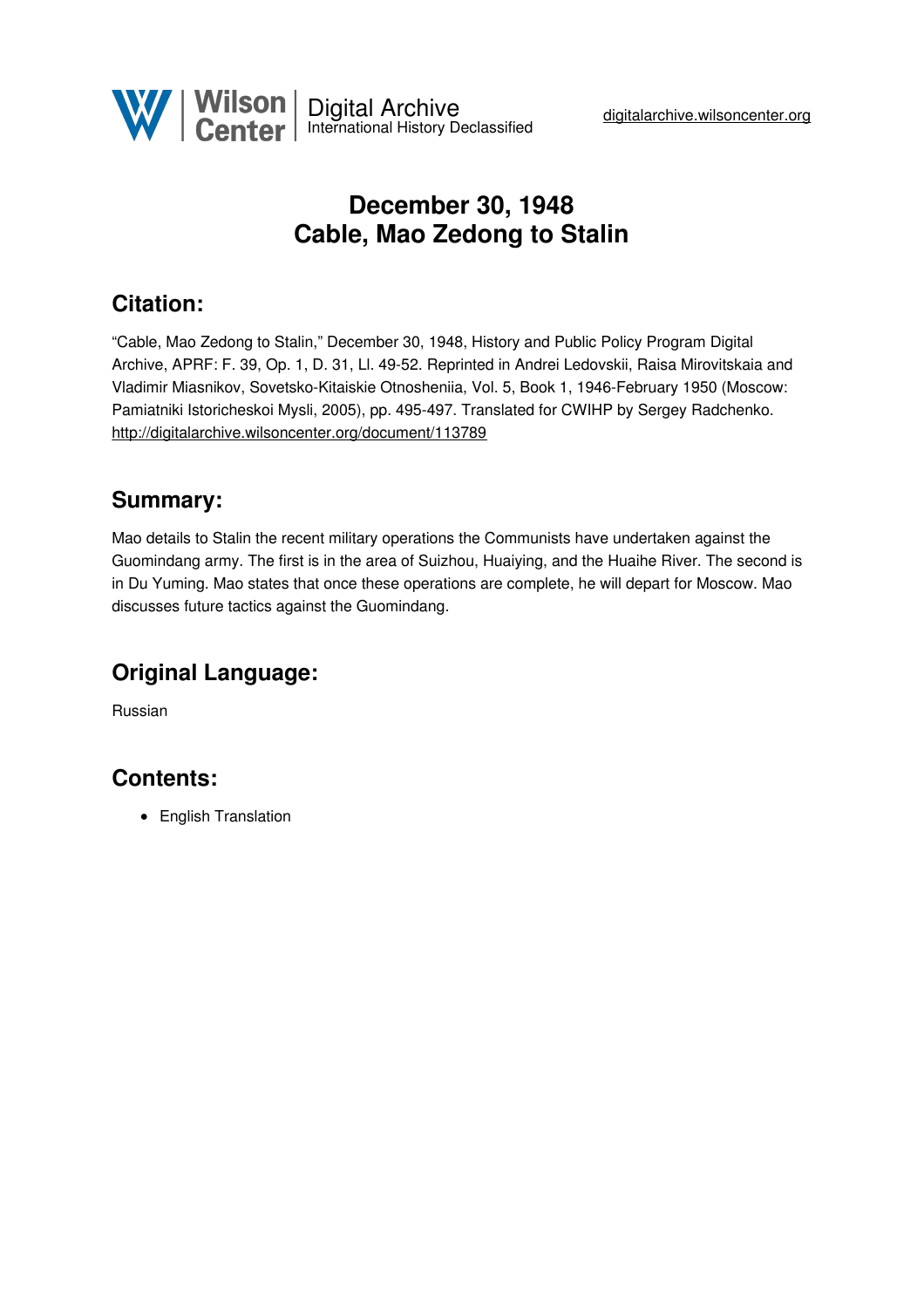#### Comrade Stalin!

1. Received your telegram dated 28 [sic] November.

Will act in accordance with this telegram. When the currently ongoing two large military operations are finished, then I will go to Moscow.

2. The successes of the military operations near Suizhou are considerably greater than we expected them to be in the first place. At the present time we finished off 35 full divisions of the Guomindang army, including 4 divisions [which] started a rebellion and took our side. 19 divisions of the Guomindang remain, under the command of [GMD General] Du Yuming, which are encircled by us in the area to the southwest of Suizhou and do not have an opportunity to escape. About 2 weeks will be needed to finish them off entirely.

Army groups of the GMD forces, heading for the rescue in the direction of northwest from Bangbu, have already been thrown back by our forces and retreated in the region to the south of the Yangzi River. The remnants of the enemy in the area of Bangbu are preparing to flee.

Suizhou, Huaiying, as well as all cities and villages to the north of the Huaihe River are fully in the hands of our army.

The forces of Du Yuming, which number more than 100,000 people, are occupying a territory not greater than 10 square kilometers. They are encircled on all sides by our forces.

In this military operation we concentrated two groups of field forces of [CCP military commanders] Chen Yi and Liu Bocheng numbering 600,000 people, and forces from the servicing population at the forward fronts numbering 600,000 people, in all about 1,200,000 people. This is the biggest operation of all operations conducted previously on the southern front.

The units of the enemy, which are already defeated, and [those] in the process of being defeated, are strong and elite forces of the Guomindang. After [our] victory in this operation, Jiang Jieshi will no longer have first rate forces.

3. In order that the 48 divisions of Fu Zuoyi's group do not escape from the line of Beipinglu-Pingsuilu, we, without waiting for [troops to] finish resting and [before] bringing in order the Manchurian units, ordered them [the troops] to undertake an offensive against the south beforehand and cooperate with our forces in northern China in encircling and destroying the forces of Fu Zuoyi.

By the present time 15 divisions of Fu Zuoyi have been destroyed by us. [We] have returned: Shanhaiguan, Tangshan, Kalgan and other wide areas, encircled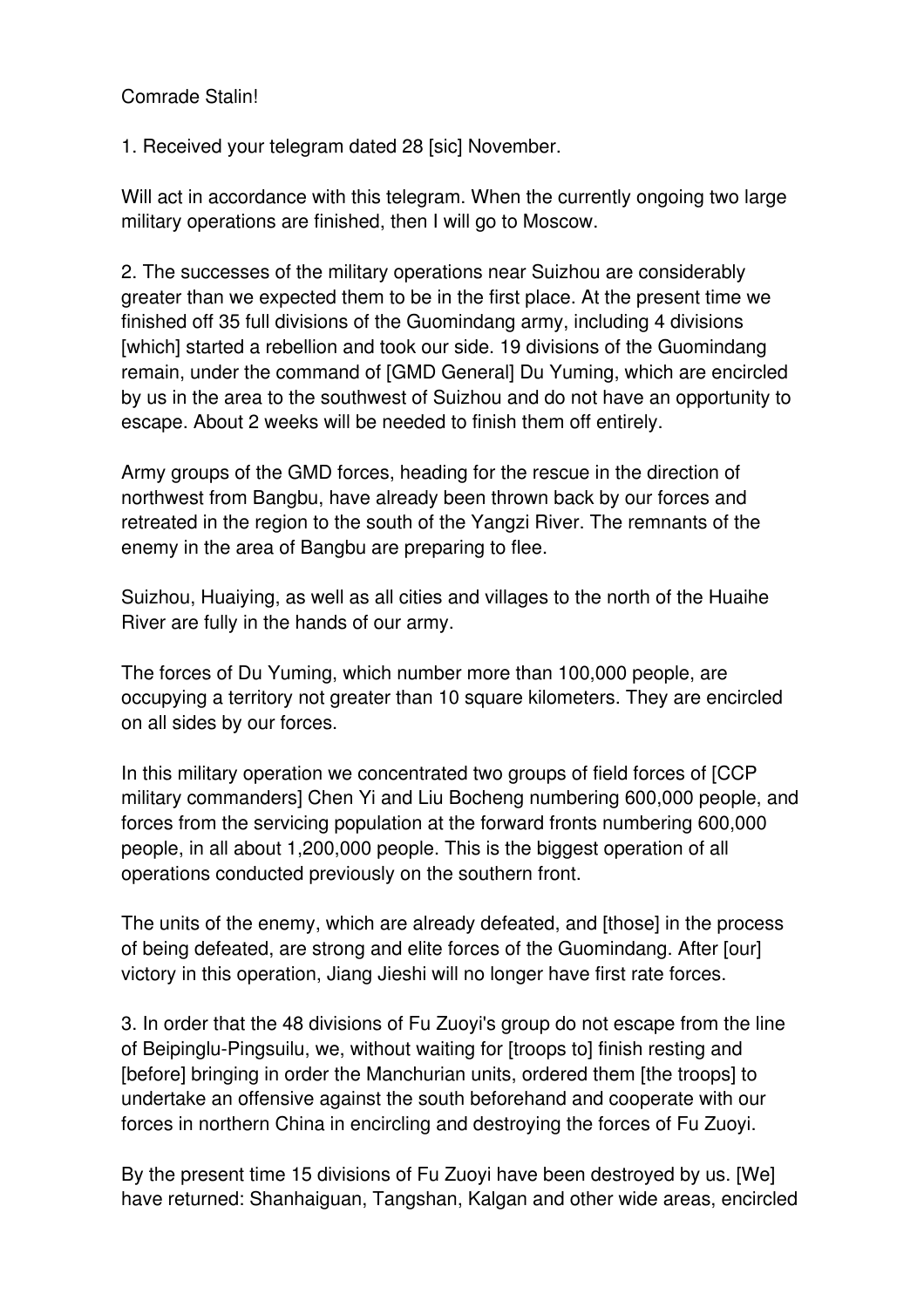the main forces of Fu Zuoyi (33 divisions) in Beiping [Beijing], Tianjin and Tanggu (a sea port). Another month will be needed, then one can finish them off.

In this military operation we are using about 900,000 troops, and about 400,000 people of the forces of the servicing population at the forward fronts. This operation is one of the largest operations, ever conducted on the northern front.

In the last military operation, conducted in Manchuria in September-October, we used the forces of the servicing population numbering a total of 900,000 people.

4. At the present time the situation is developing considerably faster than it was predicted by us at a meeting of the CC at the beginning of the month of September. Now it is already no longer what was assumed before—mainly to overthrow the power of the Guomindang within 5 years (beginning from July 1946), but now one can for the most part overthrow the power of the Guomindang in the course of three and a half years. However, we still follow the measure of confident actions [sic].

After the end of the military operations near Suizhou, Beiping [Beijing] and Tianjin the main body of our forces must take a rest and be brought into order in the course of three months, and [must] capture an isolated city of Taiyuan, and then [they] will move into the basin of the Yangzi River and into the wide southern regions.

5. We recruited and are preparing 53,000 cadres for using them to work in new regions which will be captured next year. This preparation is being carried out in a planned manner, there is confidence in carrying out work of preparing the cadres.

6. Intensified [ideological] education work is being carried out among the party cadres to grasp the theory of Marx-Engels-Lenin-Stalin and a series of concrete political measures of the Chinese Revolution. The faster the Chinese Revolution is developing, the more we feel the extreme importance of this education work [among] the cadres.

7. The rule of the Guomindang is difficult to sustain. Degradation and division are occuring internally. The wide masses of the country more and more strive towards us. The liberal bourgeoisie are wobbling more and more, searching with us for a solution for themselves. The number of people following the Guomindang is shrinking from day to day.

8. In recent months we took a number of big cities. At the same time there was a very good order there. Our various political undertakings received approval on the part of the wide masses. This had a very good influence in the areas of the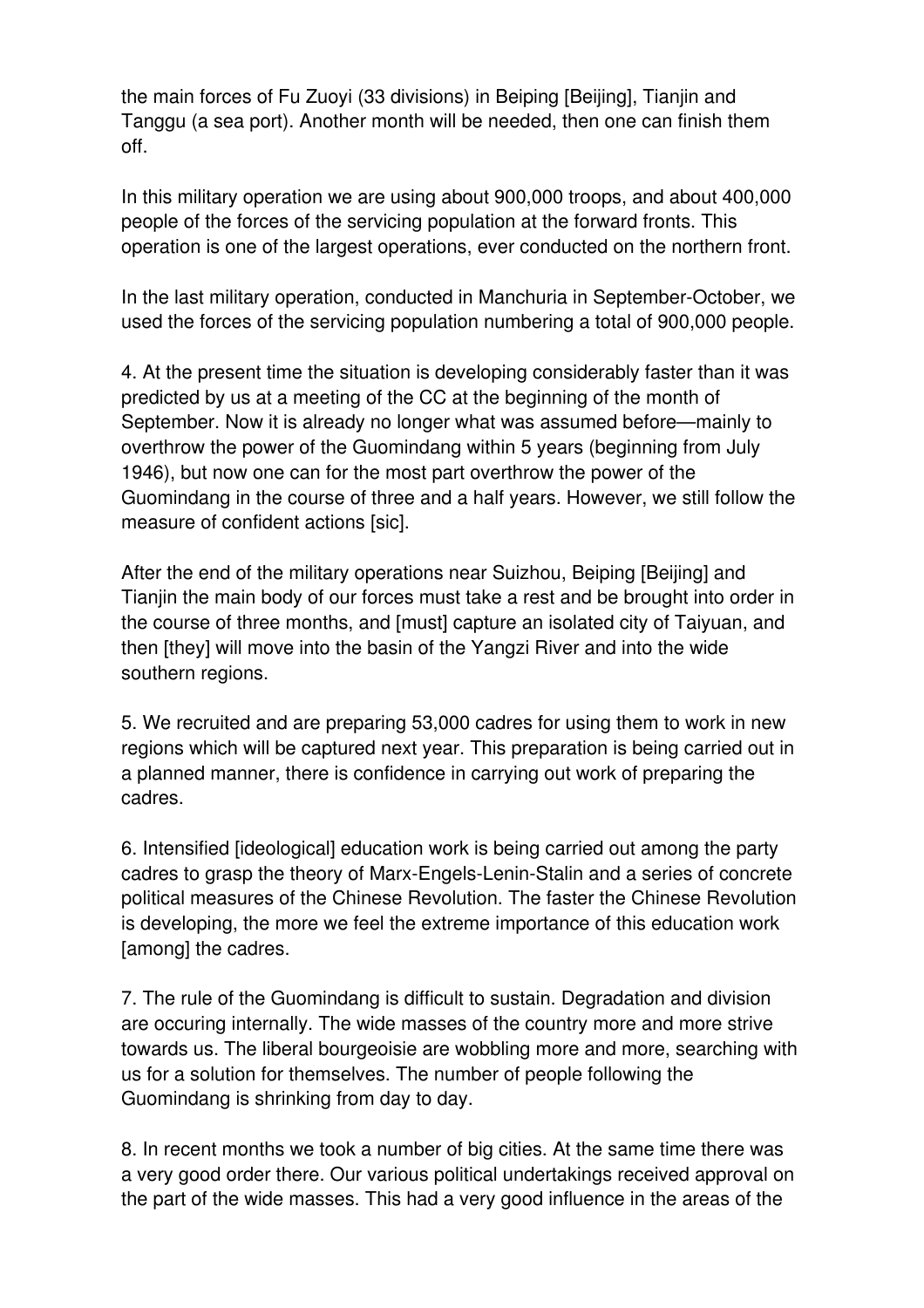Guomindang rule.

9. The discipline of the People's Liberation Army has increased considerably, the military spirit has gone up, the commanders have greater confidence in the matter of taking power in the country. The discipline of the Guomindang is unruly. The number of defectors from the Guomindang forces is growing larger and larger.

After [we] finish the two military operations near Suizhou and Beiping [Beijing] the Guomindang will no longer possess cadre-strength forces. The number of forces will be decreased to 170 divisions. The majority of these—newly formed or with low battle capability.

10. Leading figures of the democratic parties and groups and people's organizations of Hong Kong, Shanghai, Beiping [Beijing], Tianjian and other large cities have come or will soon come to our areas under the banner of the political consultative meeting and the democratic coalition government. The majority of these people were invited by us to participate in the political consultative meeting.

11. The blatantly aggressive policy of the US government has already bankrupted itself. Now the Americans intend to move from active support of the Guomindang to the support of the local Guomindang and southern Chinese militarists, so as to resist the People's Liberation Army with their military forces. This is [the case] on the one hand, and on the other—to organize and send their lackeys so that they infiltrate the political consultative meeting and the democratic coalition government and could create an opposition bloc there and undermine from within the people's revolutionary front in order that the revolution could not be consistently implemented.

This latter intrigue has already manifested itself several times. For example, they sent their diplomatic workers and journalists to the leaders of the right wing of the democratic league—Luo Longji, Zhan Lan, Hua Nanshe, and to the leader of the revolutionary committee of the Guomindang Li Jishen (he is en route to the liberated areas), so as to conduct among them provocative work and efforts to lure [them in]. We already paid attention to this and must do our best to make sure that the Americans will not achieve the aim of their intrigue.

12. We have already called a number of comrades to a meeting in the CC, that is—Gao Gang (secretary of the party committee of Manchuria), Yao Soushi (secretary of the party committee of eastern China), Bo Yibo (secretary of the party committee of northern China), Liu Bocheng (commander of the forces of central China), Chen Yi (commander of the forces of eastern China), Luo Yunhuan (political commissar of the Manchurian forces), Lin Bocui (chairman of the government of ShenGanYingXia [sic, possibly Shaanganning?]) so to